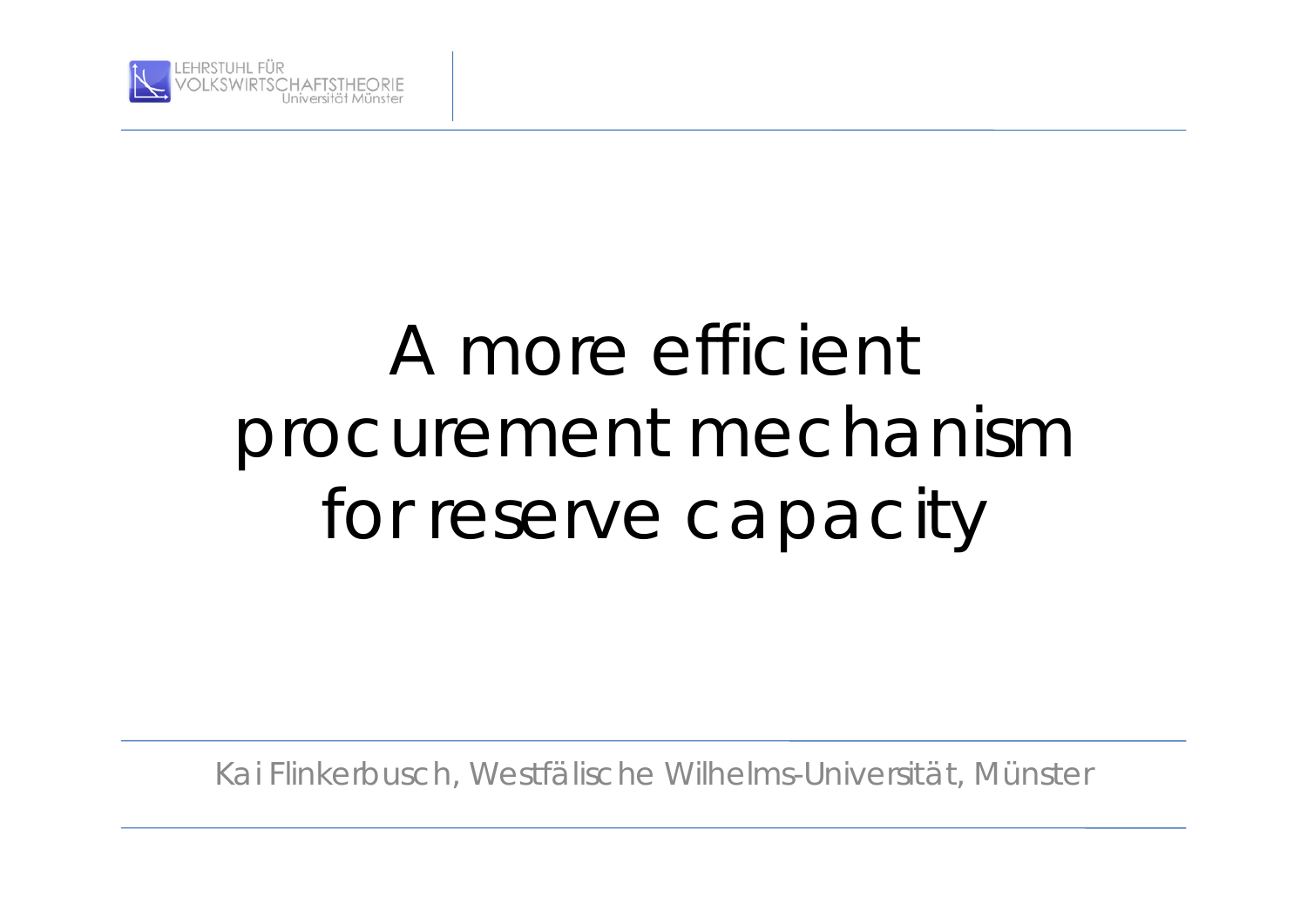

## The German electricity market

- Spot- and Forward markets
- Gate Closure (t-45min)
- **Balancing market**
- $\rightarrow$  Procurement auctions for reserve capacity

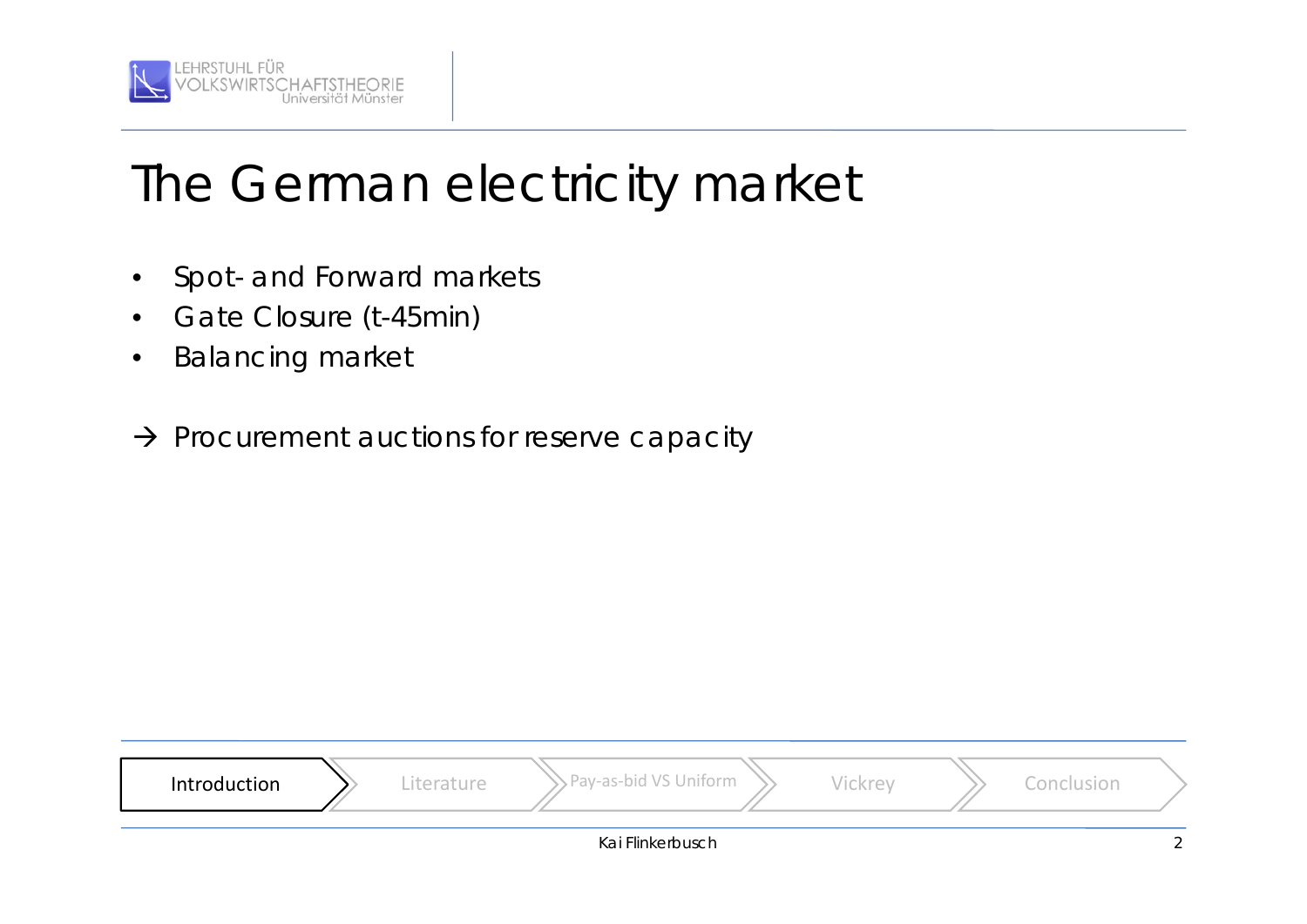

#### Procurement auctions for reserve capacity

- •TSO specifies amount of capacity (in MW)
- •Suppliers submit bids (in €/MW)
- •TSO chooses lowest bids
- •Suppliers are paid their bid
- $\rightarrow$  Pay-as-bid design is inefficient!

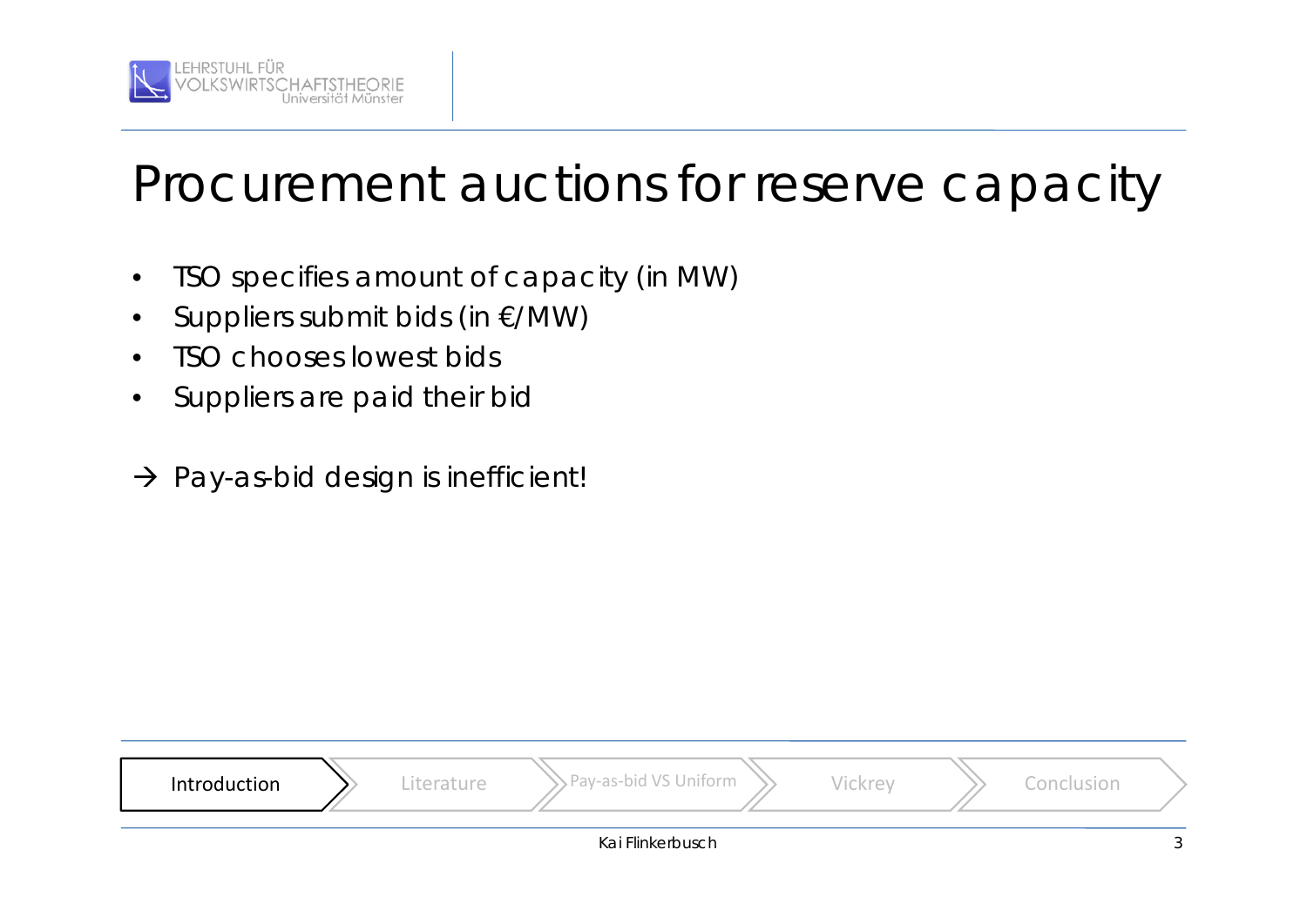

#### Selected Articles

- • H. Chao, R. Wilson, "Multi-Dimensional Procurement Auctions for Power Reserves", *Journal of Regulatory Economics*, 22(2), 2002
- •L.M. Ausubel, P.R. Milgrom, "The lovely but lonely Vickrey auction", in: *Combinatorial Auctions*, MIT Press, 2006
- •A.E. Kahn, P. Cramton, R.H. Porter, R.D. Tabors, "Uniform Pricing or pay-asbid pricing: A dilemma for California and beyond", *The Electricity Journal*, 14(6), 2001
- •D. Harbord, C. McCoy, "Mis-designing the UK electricity market?", *European Competitive Law Review*, 21(5), 2000

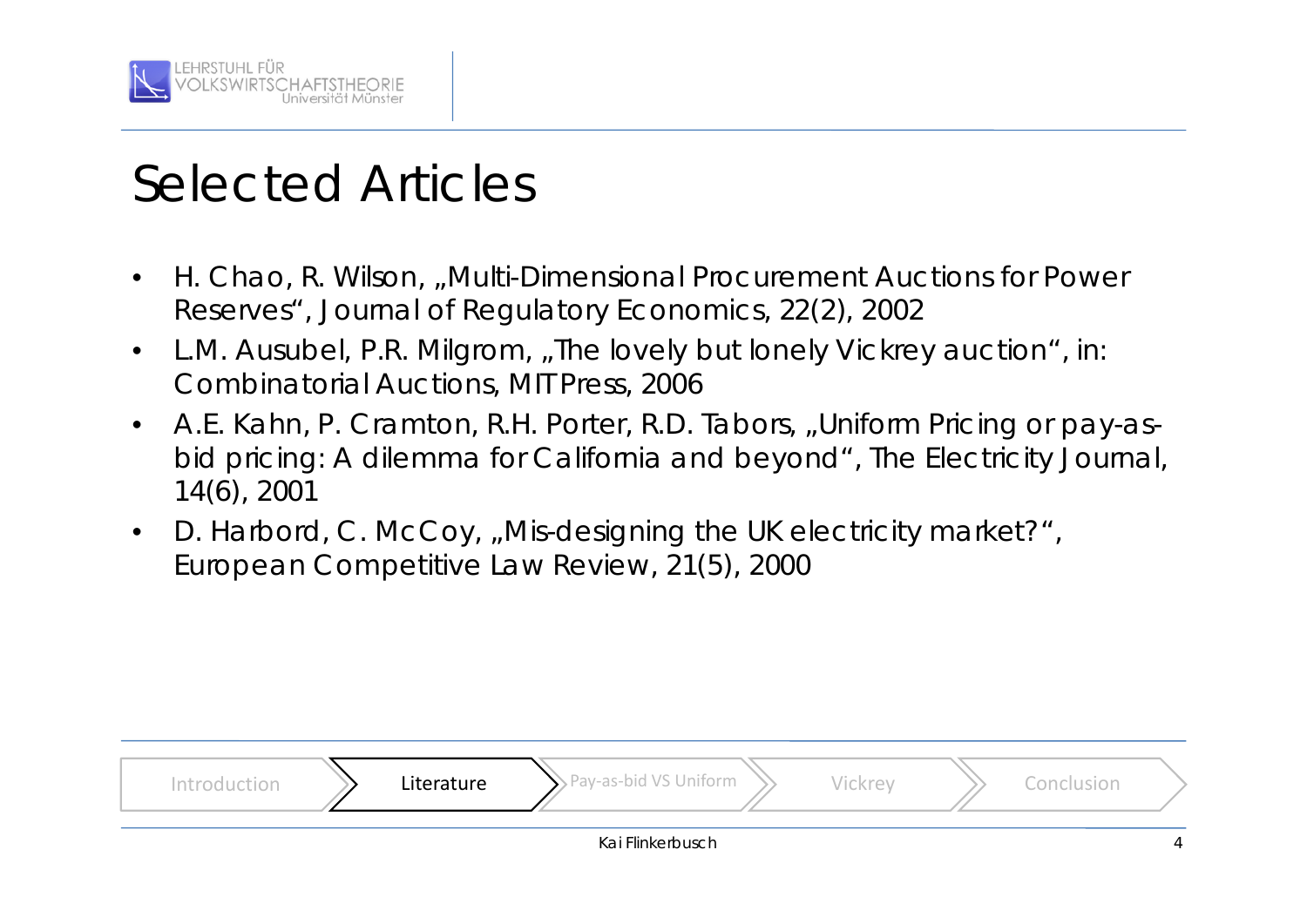

- •Every winning bidder receives his own bid
- • Pro-Arguments
	- Low revenues to the bidders = low procurement cost to the TSOs
	- –Market power (no system price)

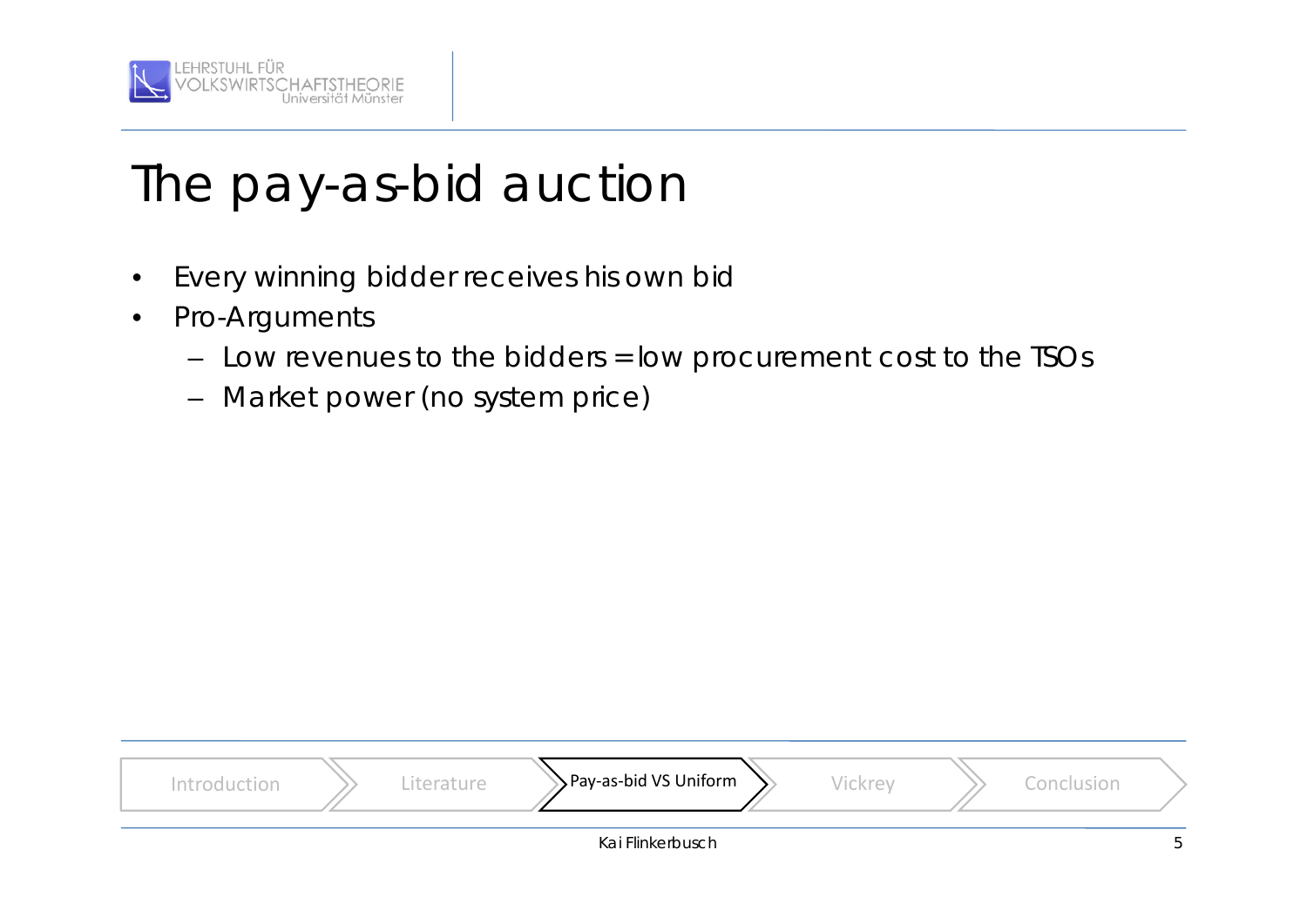

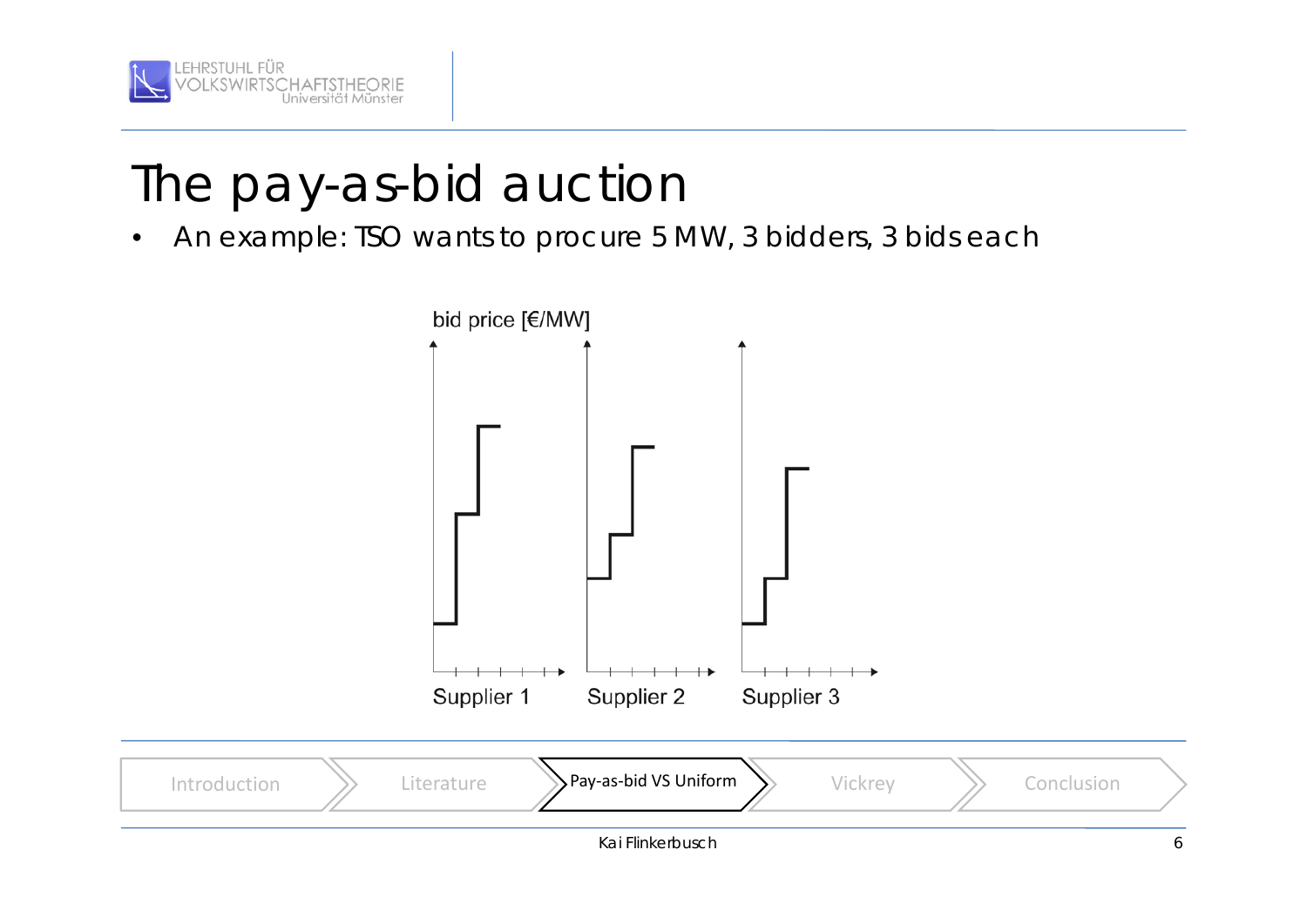



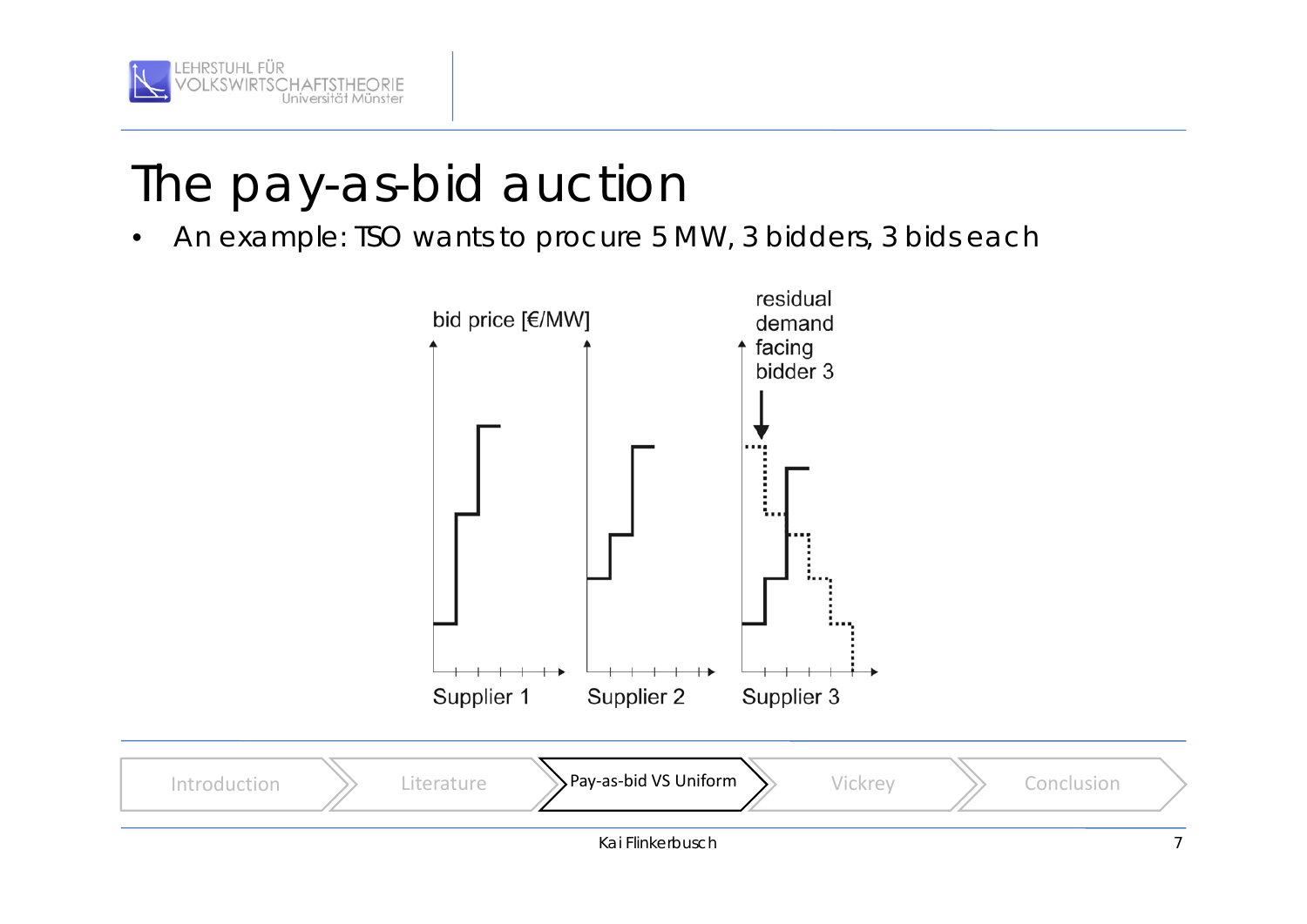



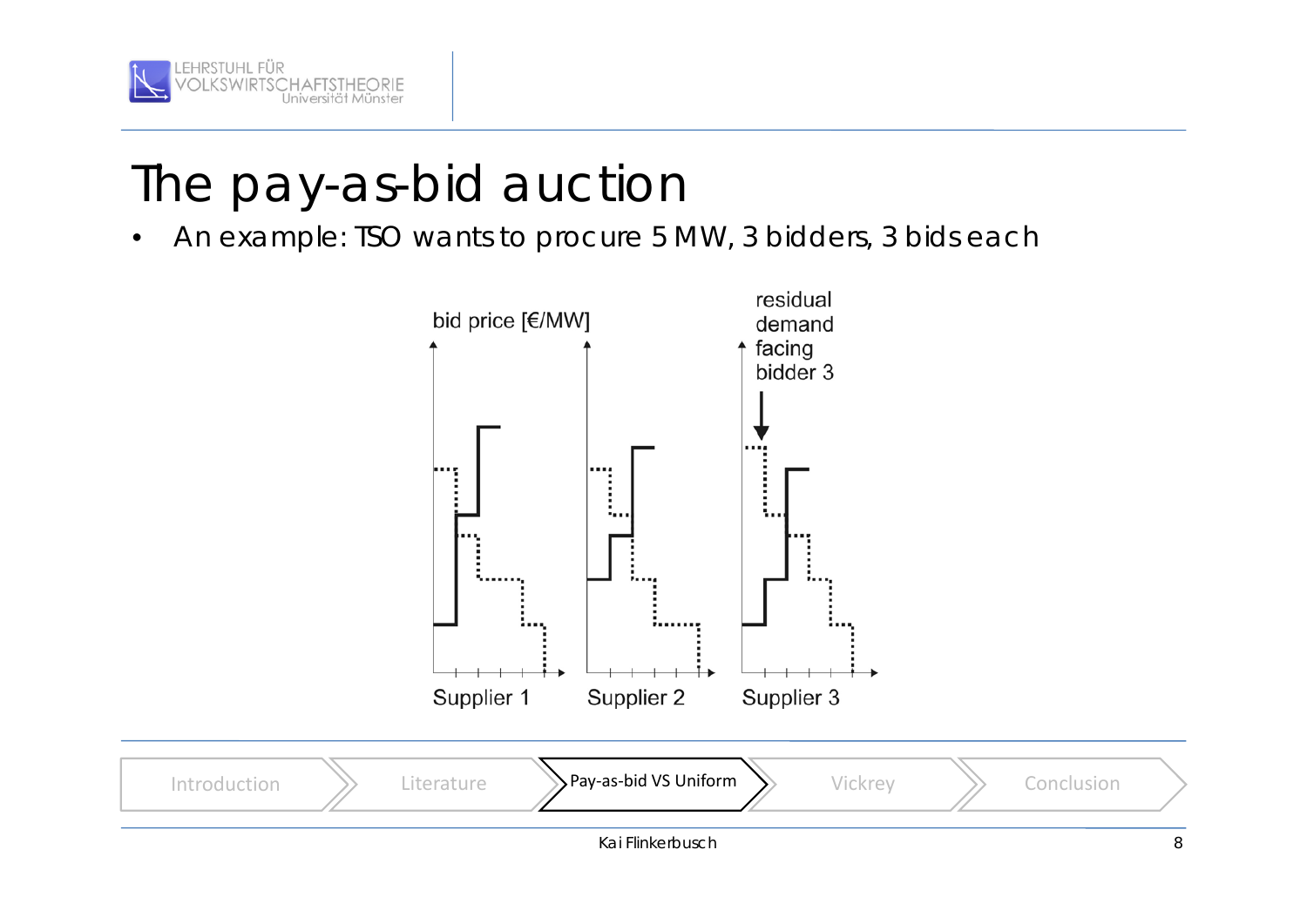



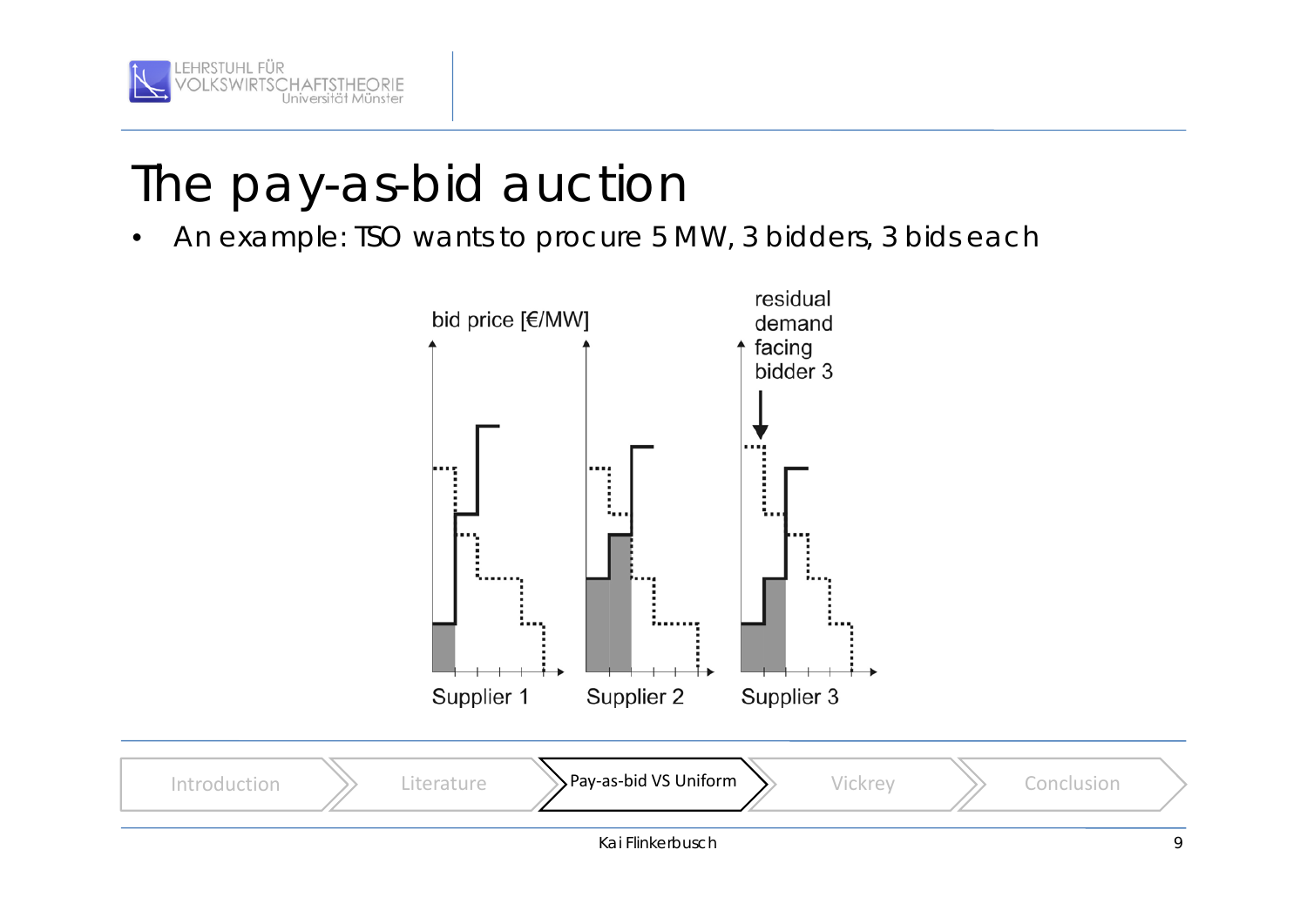

Certainty

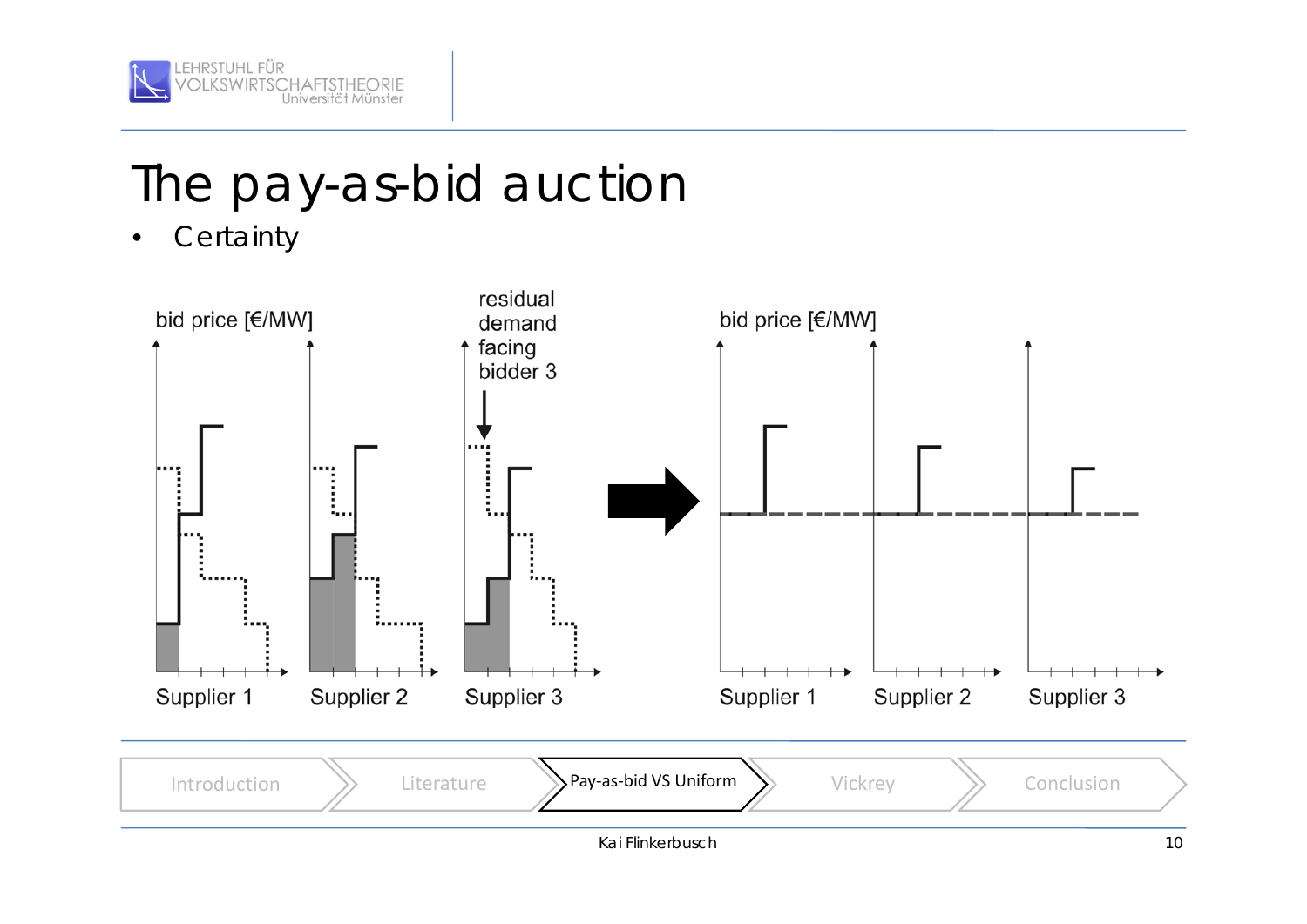

Certainty

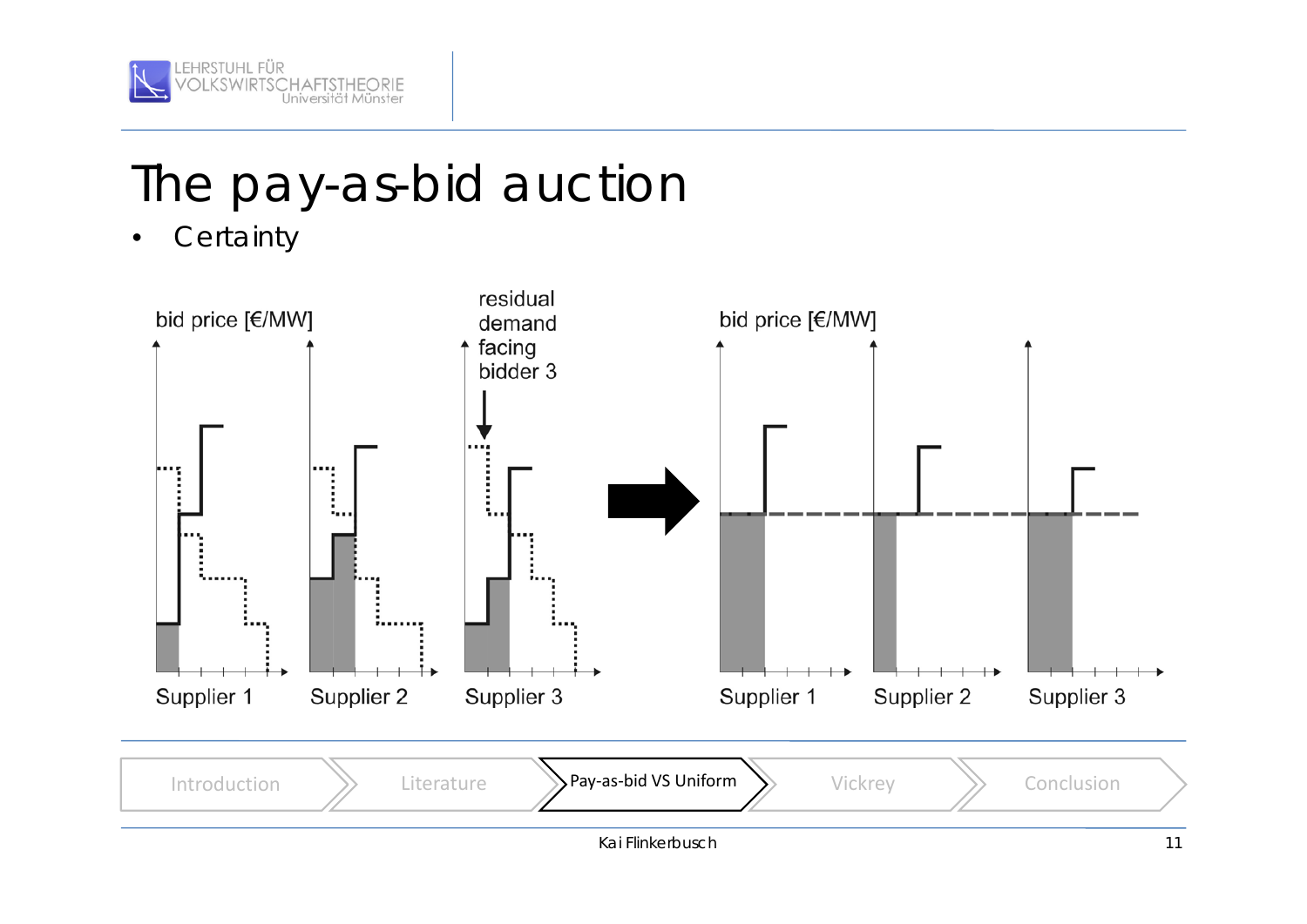

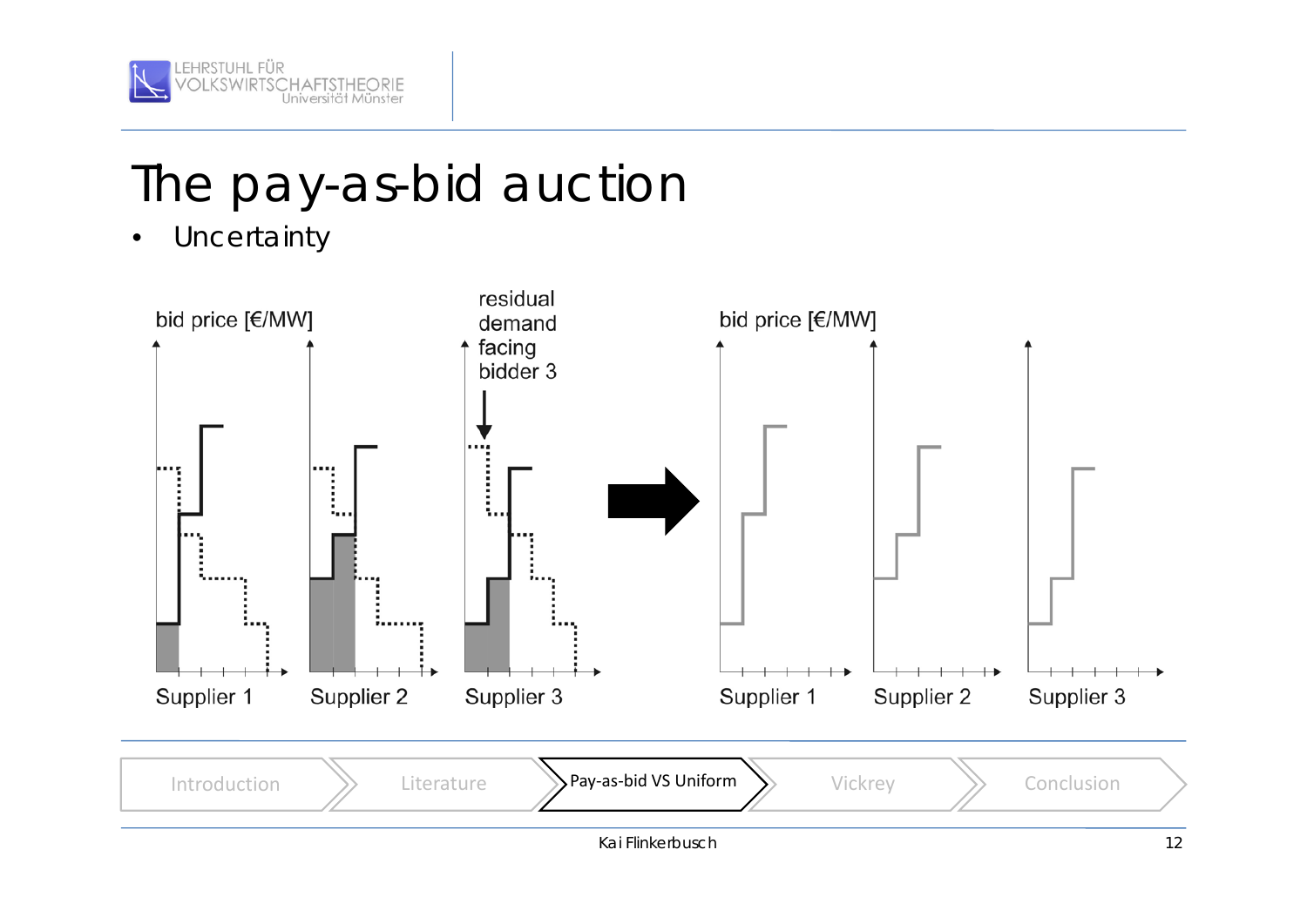

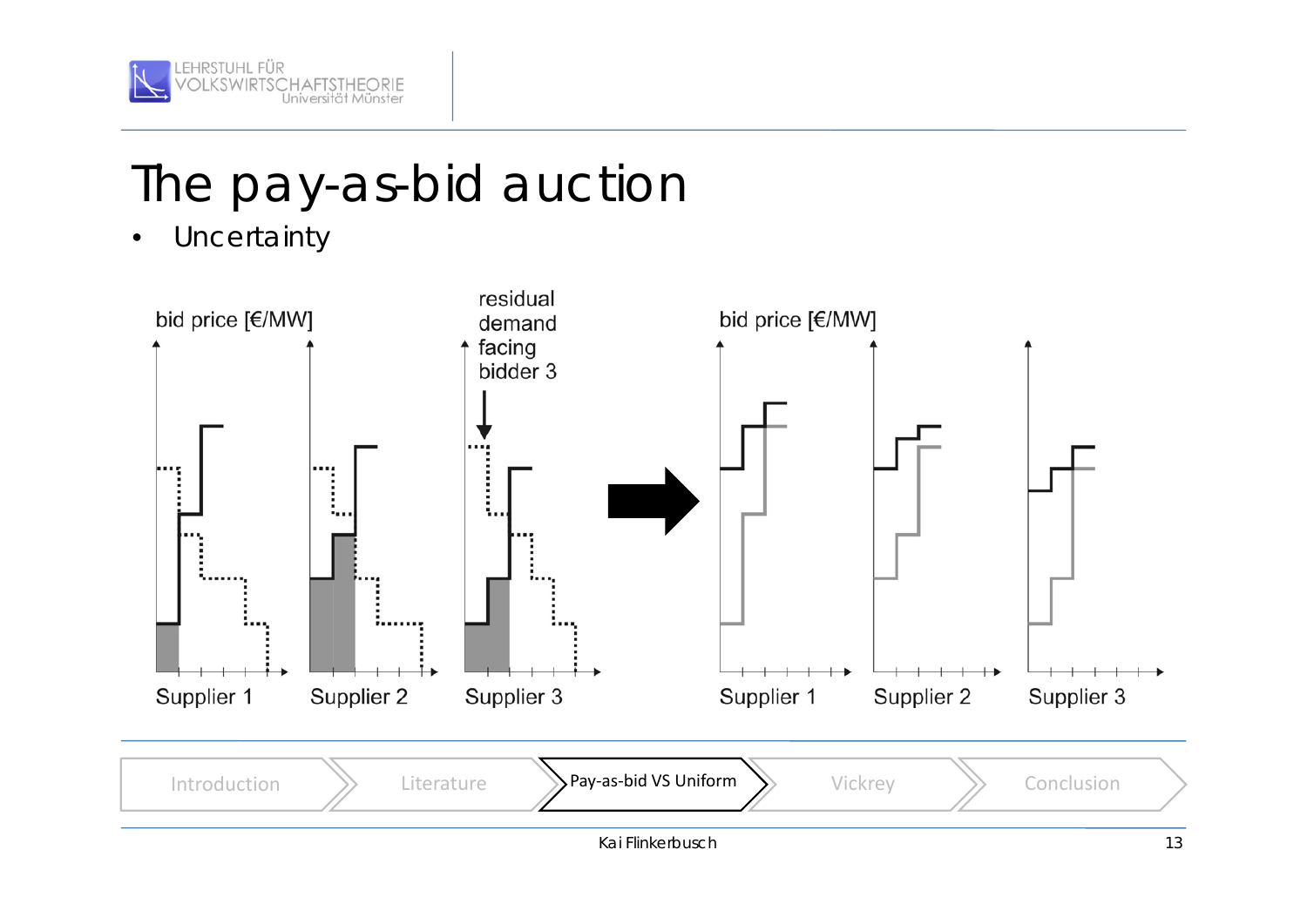

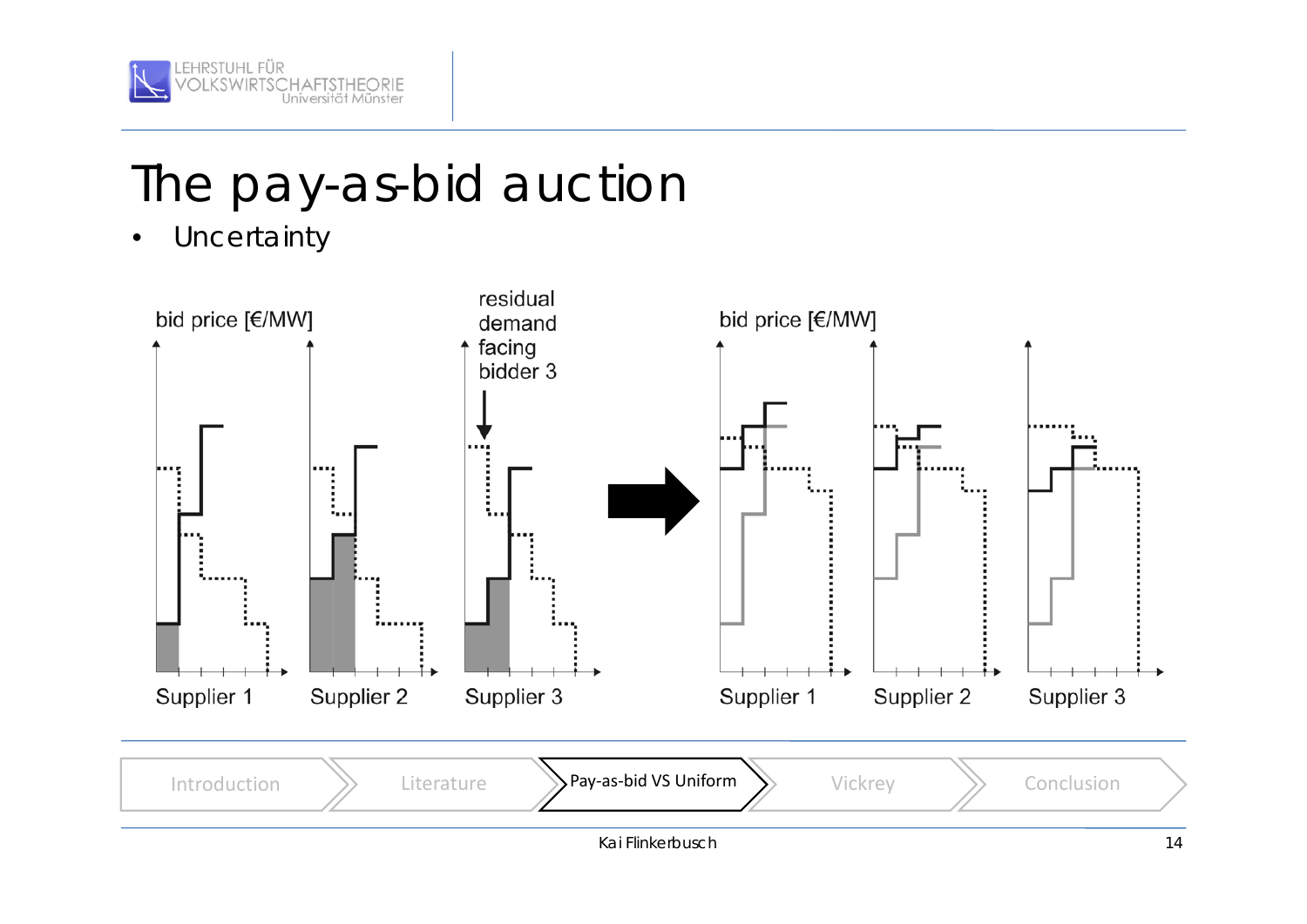

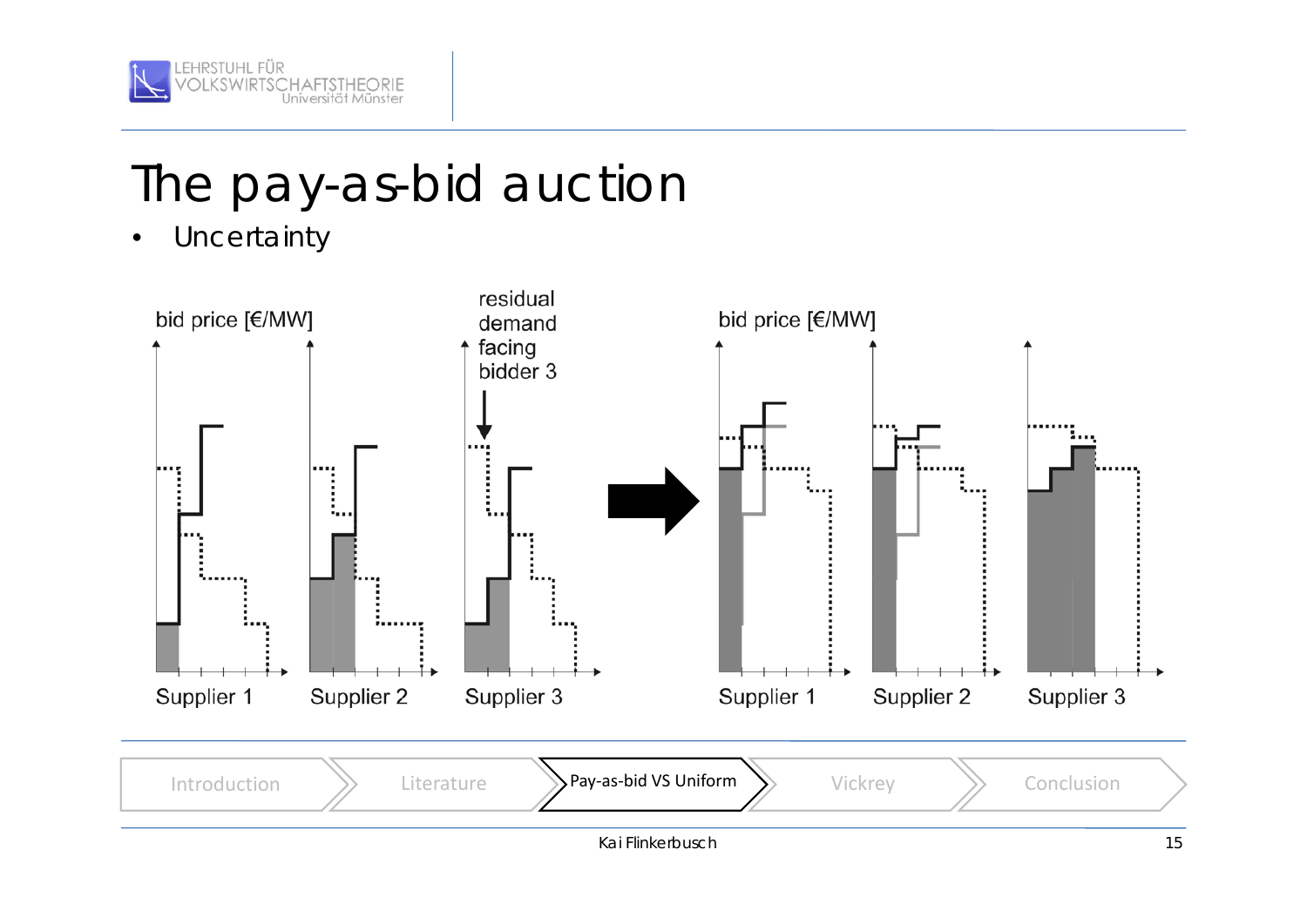

Historical Observations: Pos. secondary, peak time

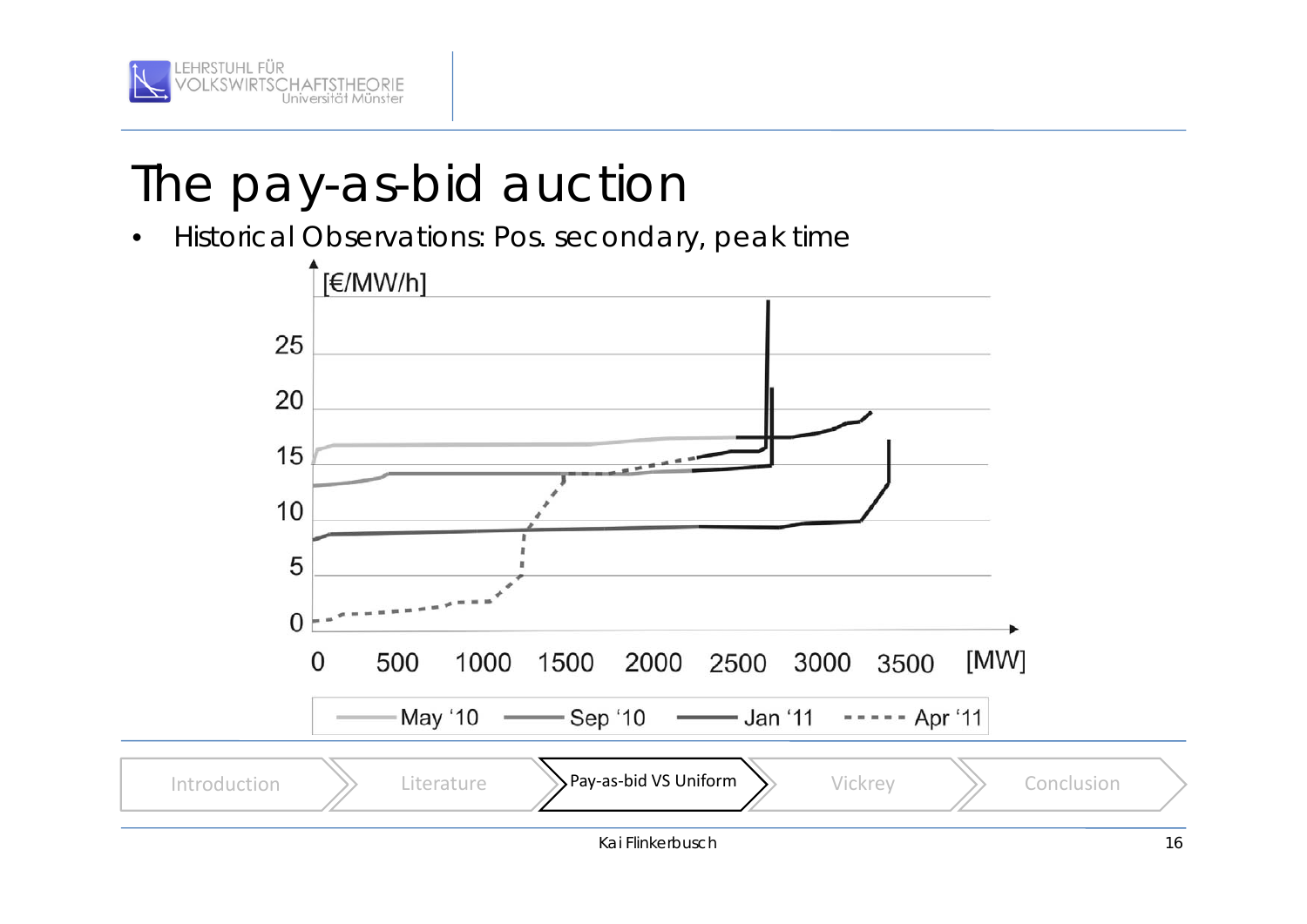

Conclusion

- •Bidders need bidding strategy for each bid in each auction
- •Strategizing is expensive!
- •Inefficient allocation
- •Procurement cost: All bids above actual costs
- • Market power: Large bidders have economies of scale (strategizing, portfolio optimization)

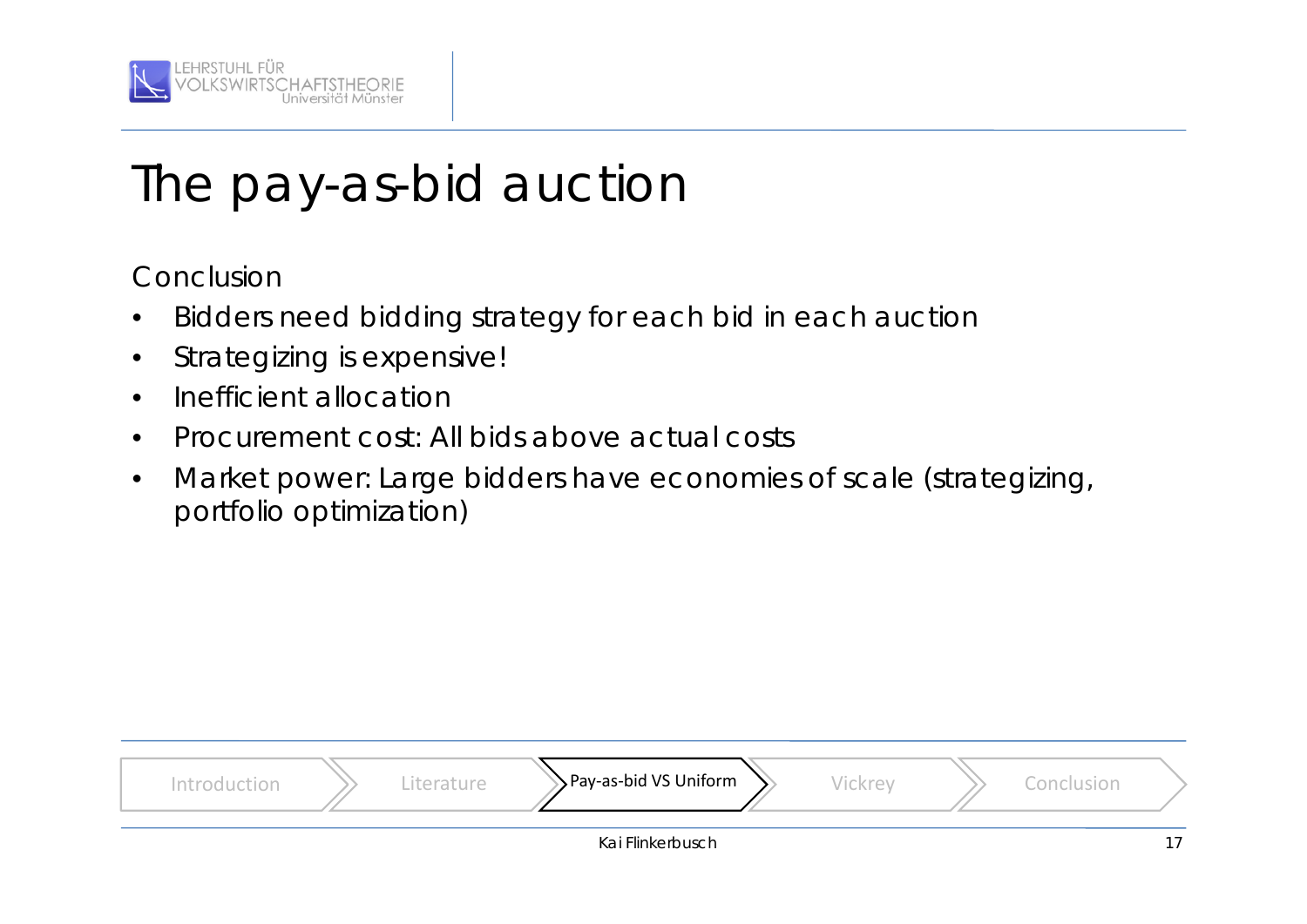

## The uniform-price auction

- •Every winning bidder receives the marginal bid
- •Gaming is possible, since own (rejected) bid may be system price
- •Strategy: Truthful reporting for first item, shading for subsequent items

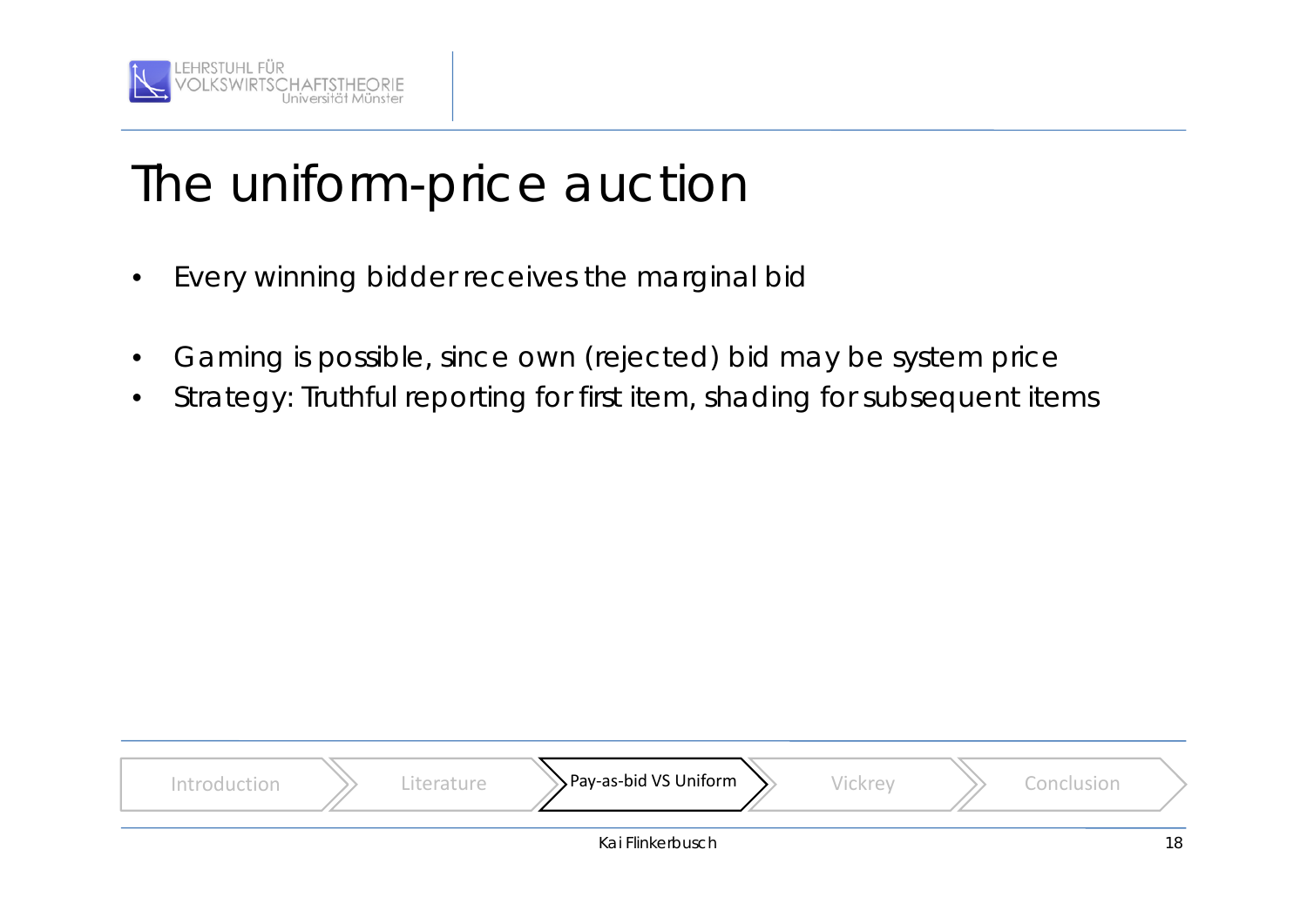

## The uniform-price auction

Every winning bidder receives the marginal bid bid price [€/MW] bid price [€/MW]

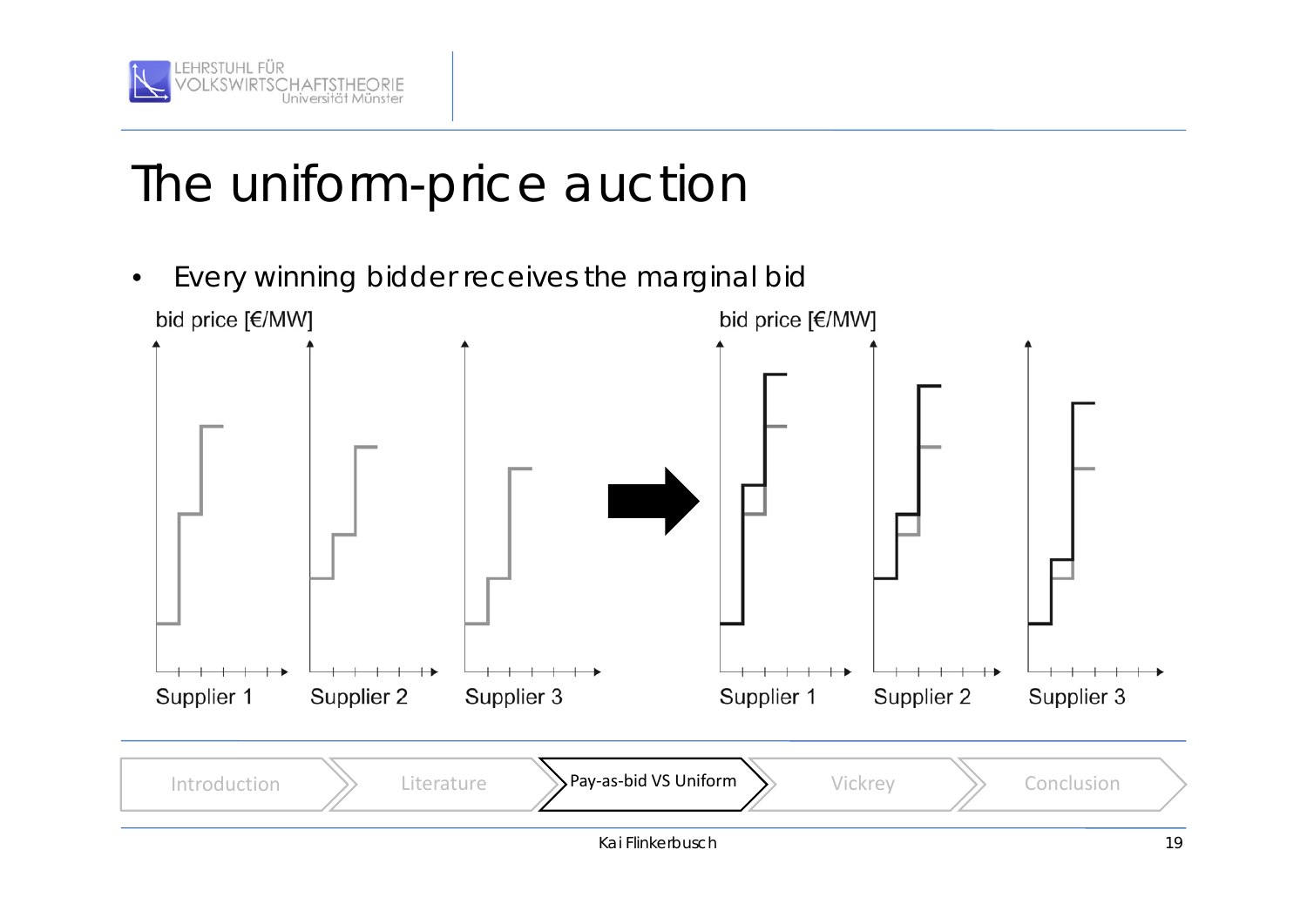

## The uniform-price auction

- •Every winning bidder receives the marginal bid
- •Gaming is possible, since own (rejected) bid may be system price
- •Strategy: Truthful reporting for first item, shading for subsequent items
- •Procurement cost: System price manipulated
- • Market power: Large suppliers can manipulate system price, but small bidders benefit, too.

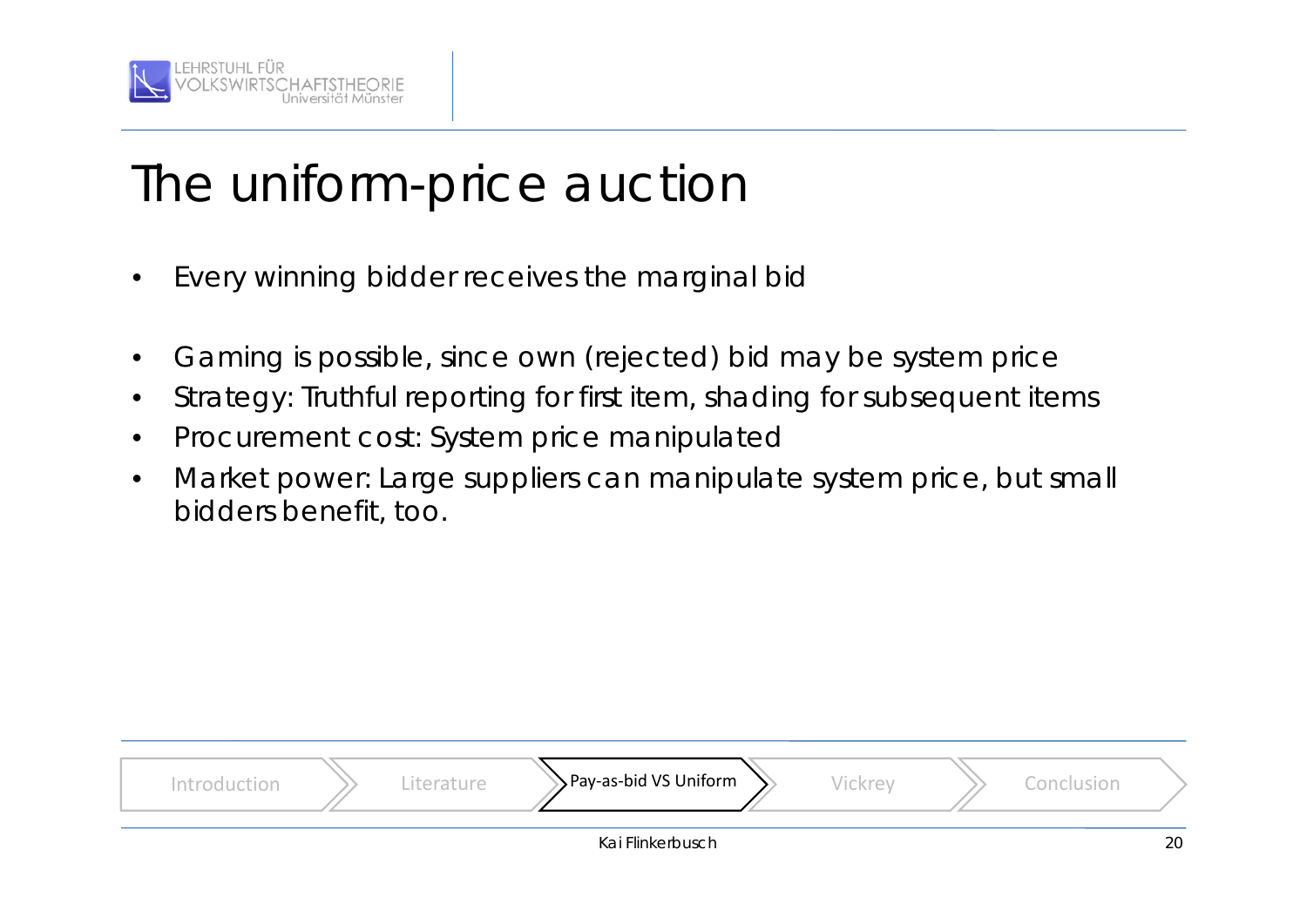

# Pay-as-bid VS. uniform-price auction

Conclusion

- •Efficiency: Neither efficient, ranking ambiguous (Ausubel/Cramton 2002)
- •Procurement Cost: No significant difference (Malvey/Archibald 1998)
- •Market power: Ranking ambiguous (Kahn/Cramton/Porter/Tabors 2001)

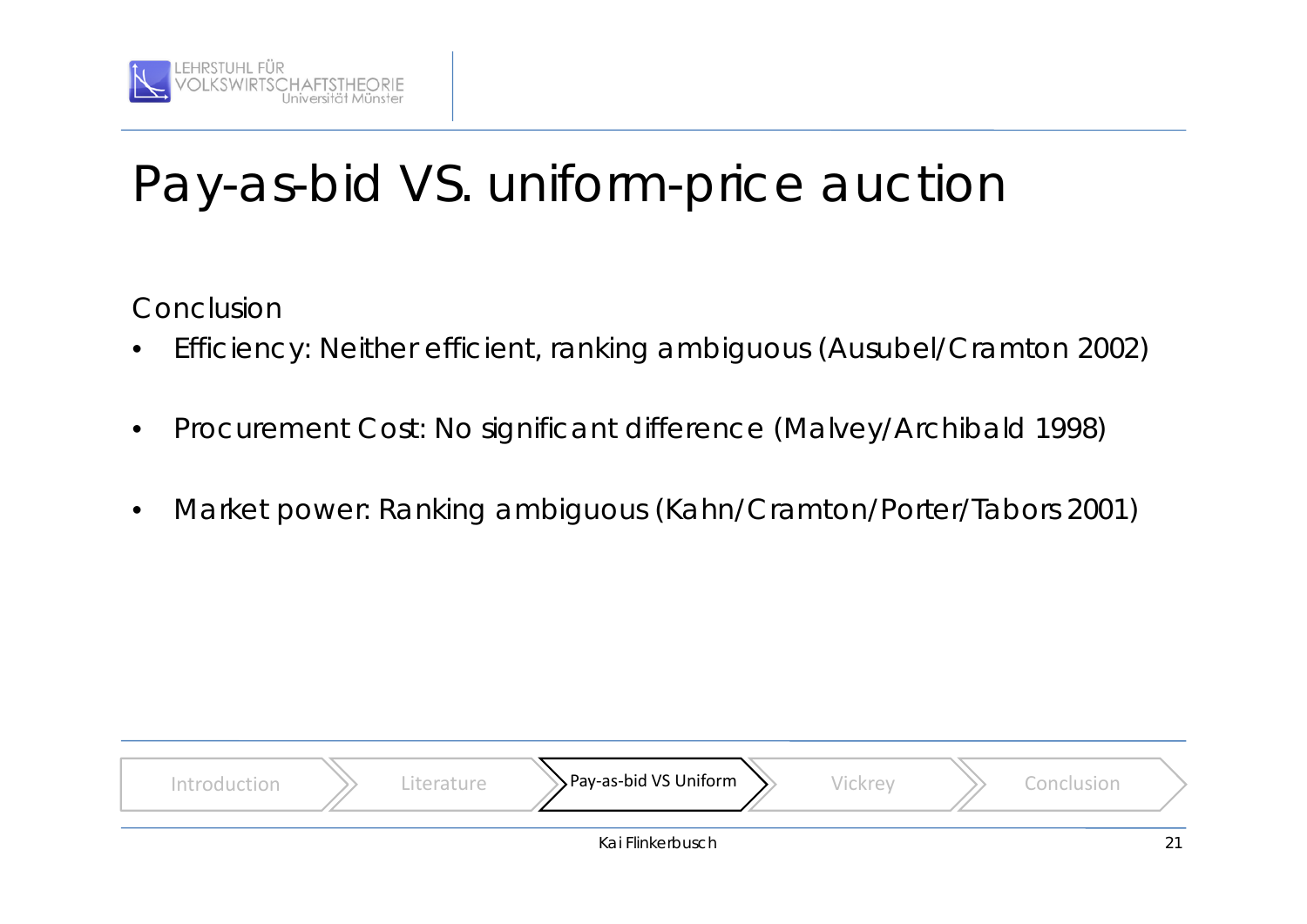

Every winning bid is paid the bid it has beaten

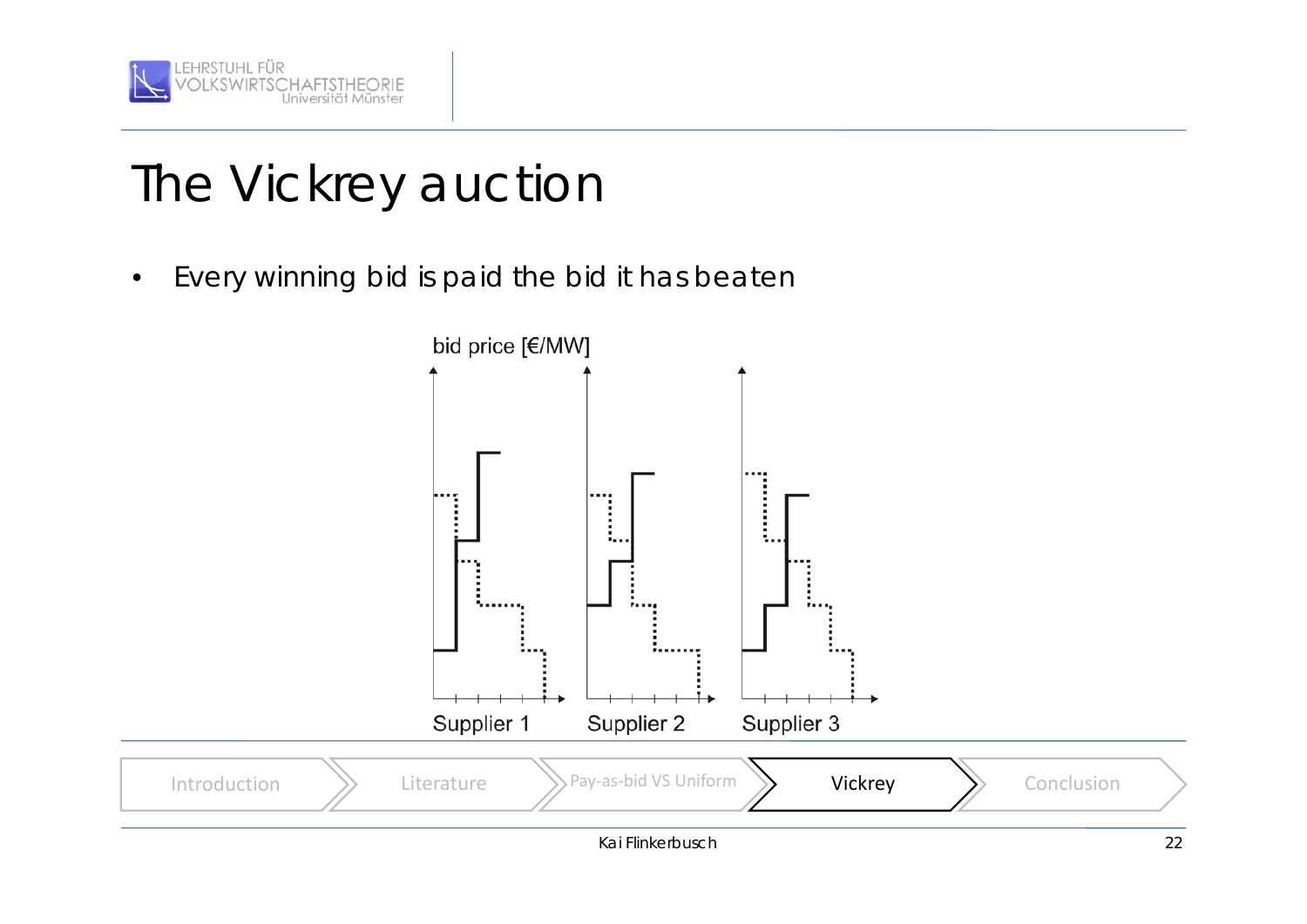

Every winning bid is paid the bid it has beaten

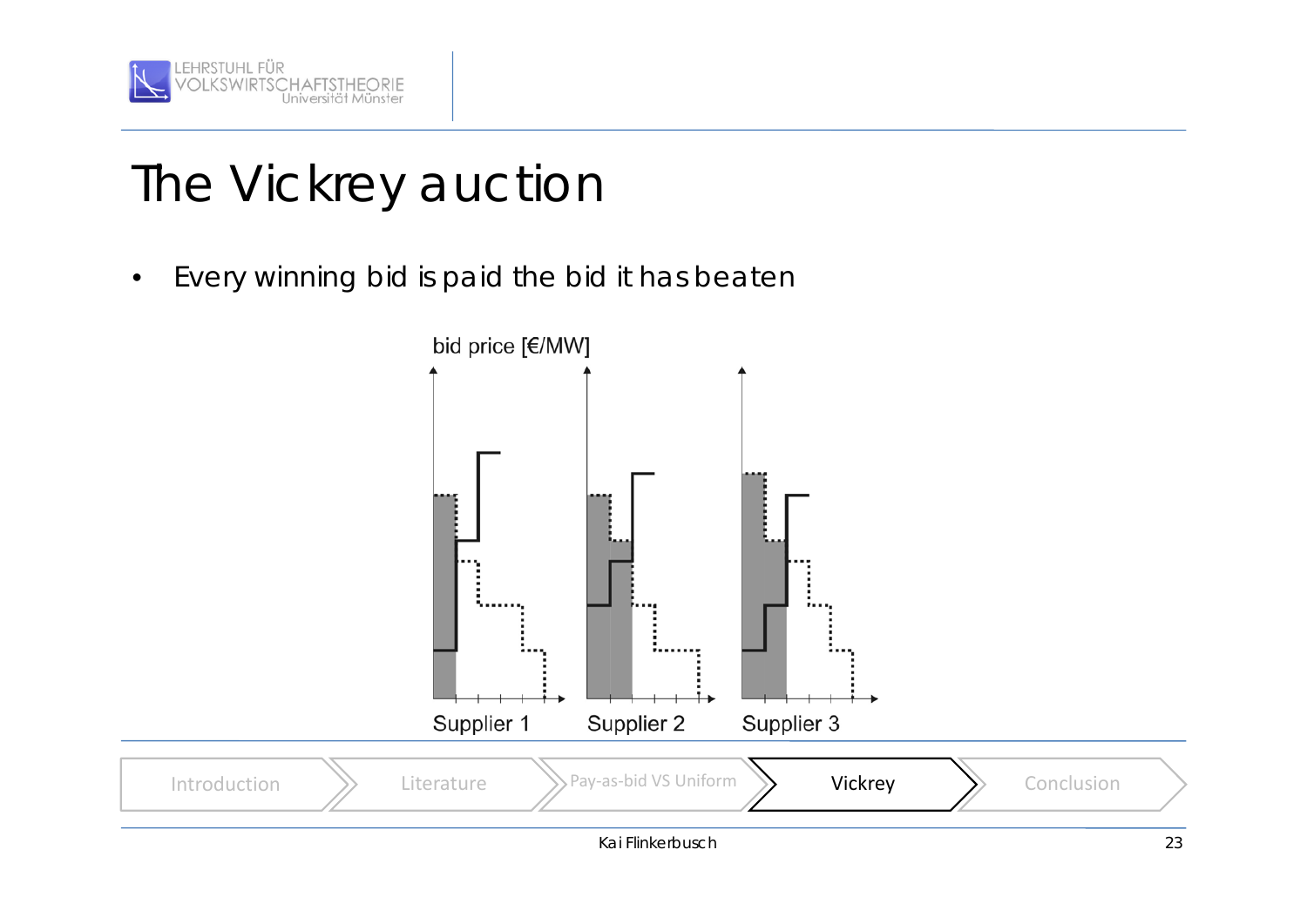

- •Why is it efficient?
	- Revenue is not affected by own bids

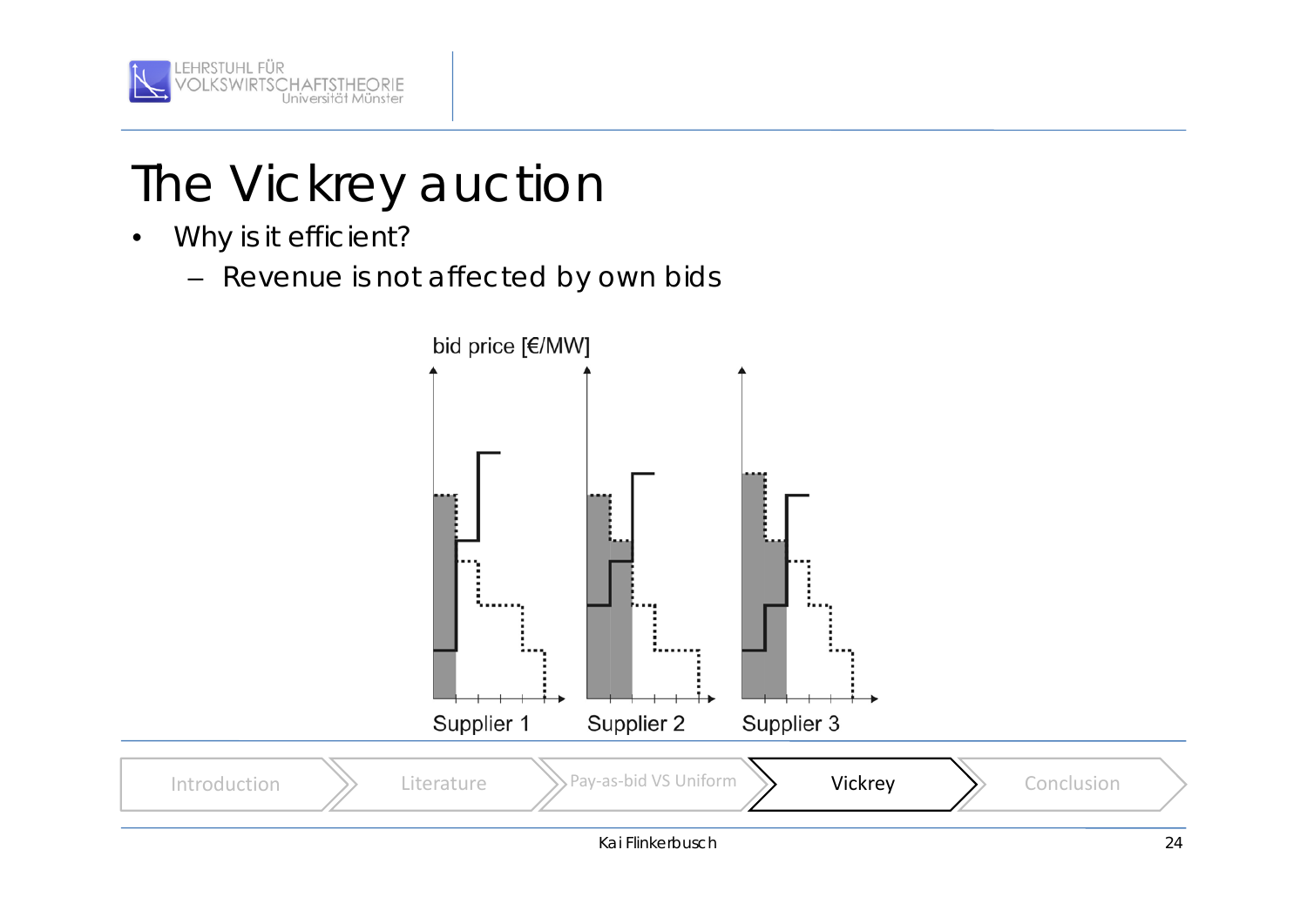

- • Why is it just?
	- Every bidder is awarded the amount saved by his participation

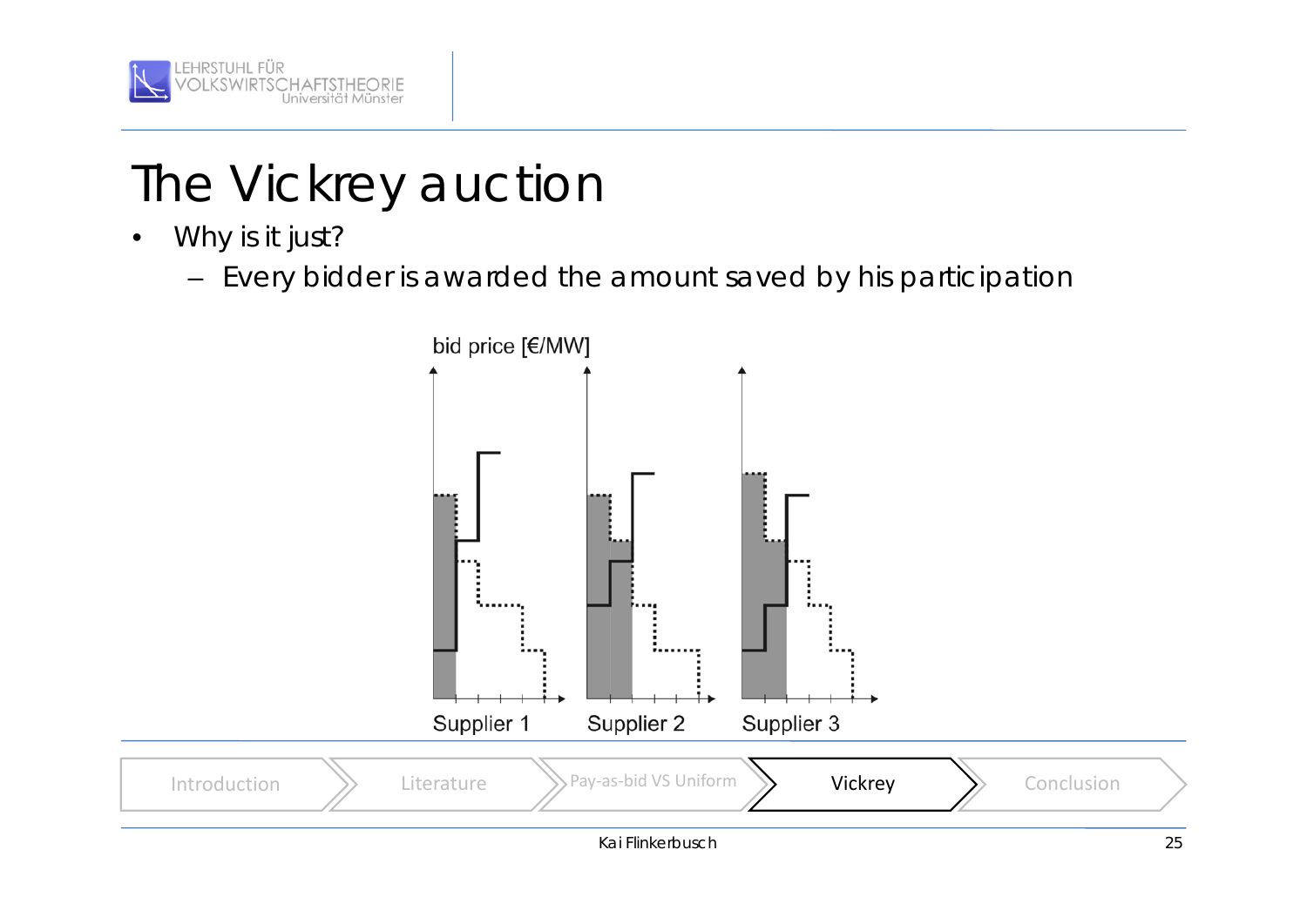

- • How to implement it?
	- Just change payment rule from PAB to Vickrey
- • What the critics say
	- High revenue to big suppliers (pivotal suppliers?)  $\rightarrow$  Would be a problem in current design, too
- • Why is it rarely used?
	- Critical assumptions (n.p. in reserve procurement auction)
	- Auction theory rather new subject (Milton Friedman wrongly inferred that multi-unit, uniform-price auctions were efficient)

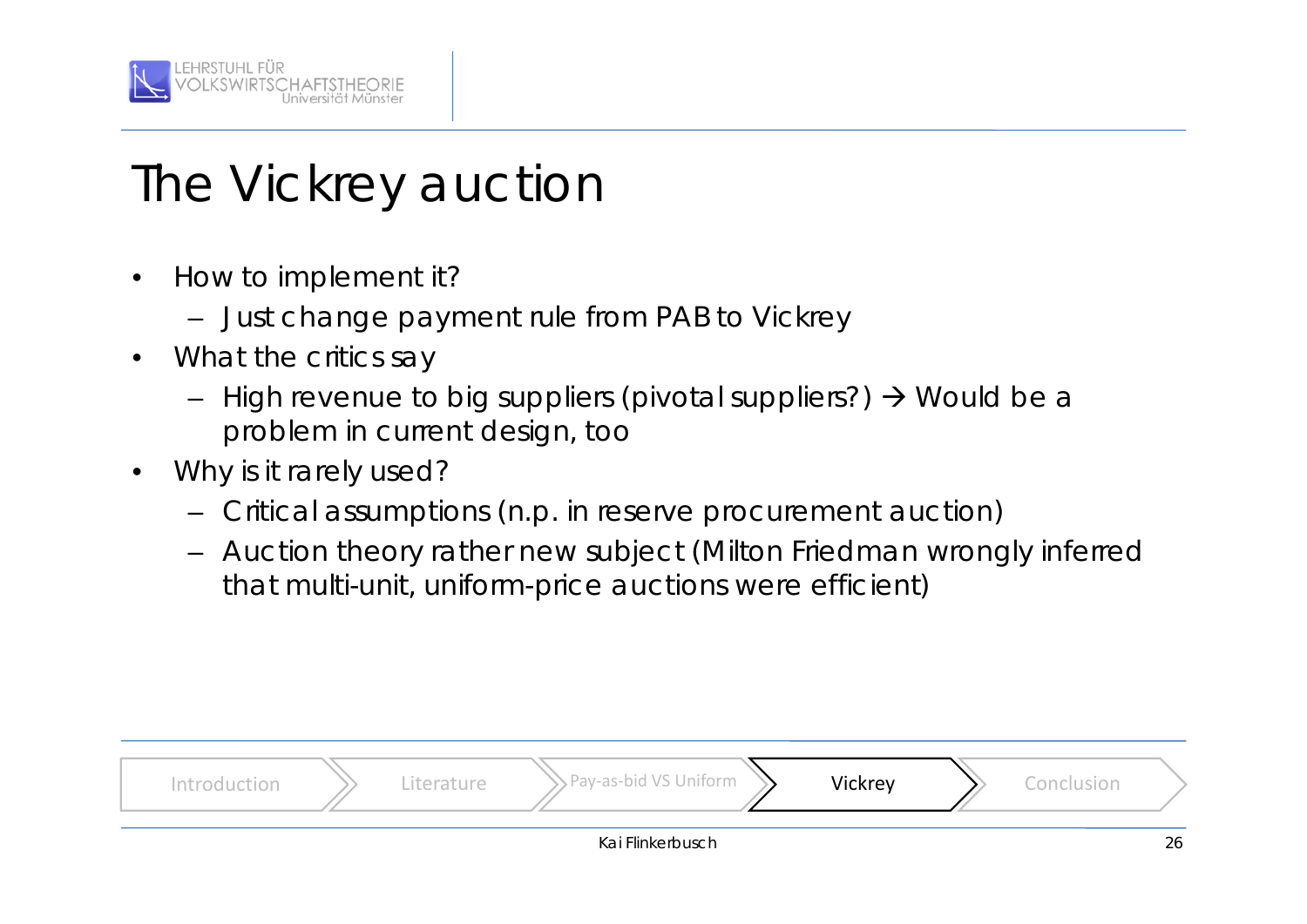

#### Conclusion

- •PAB: Play "guess the marginal price" or bid aggressively
- •Uniform: Play "manipulate marginal price"
- $\rightarrow$  Inefficient allocation
- $\rightarrow$  Resources wasted due to strategizing
- $\rightarrow$  Market power issues
- •**Vickrey**
- $\rightarrow$  Efficient allocation
- $\rightarrow$  No cost for strategizing
- $\rightarrow$  Fair distribution, but possibly (not certainly) higher procurement costs